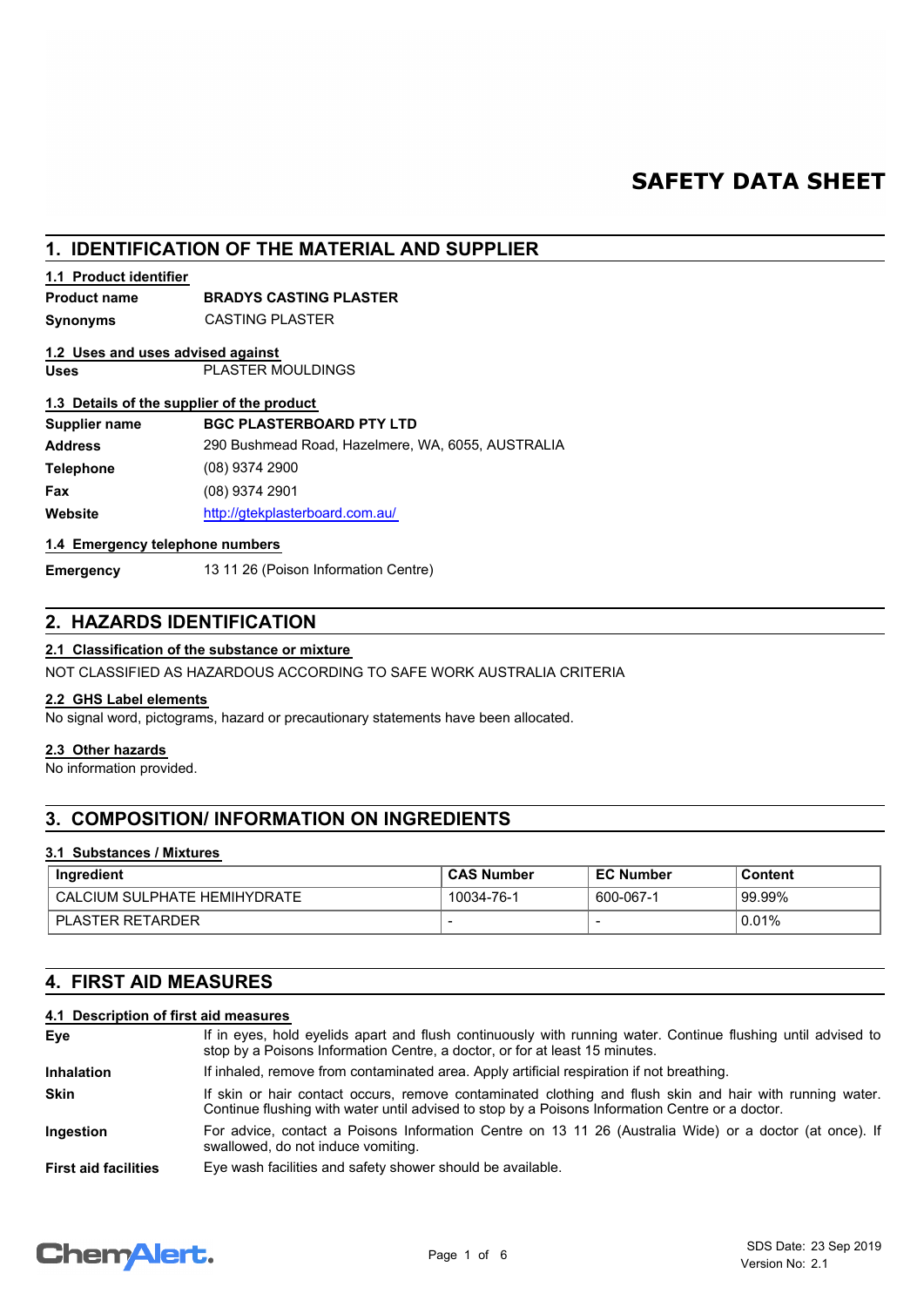# **4.2 Most important symptoms and effects, both acute and delayed**

This product is generally considered to be of low toxicity, however over exposure to dust should be avoided.

# **4.3 Immediate medical attention and special treatment needed**

Drinking glycerin, gelatin solutions, or large volumes of water may delay the hardening of this product in the stomach. Surgical relief of obstruction, particularly at the phlorus, may be required.

# **5. FIRE FIGHTING MEASURES**

### **5.1 Extinguishing media**

Use an extinguishing agent suitable for the surrounding fire.

### **5.2 Special hazards arising from the substance or mixture**

Non flammable. May evolve toxic gases (sulphur oxides) when heated to decomposition.

### **5.3 Advice for firefighters**

Evacuate area and contact emergency services. Toxic gases may be evolved in a fire situation. Remain upwind and notify those downwind of hazard. Wear full protective equipment including Self Contained Breathing Apparatus (SCBA) when combating fire. Use waterfog to cool intact containers and nearby storage areas.

### **5.4 Hazchem code**

None allocated.

# **6. ACCIDENTAL RELEASE MEASURES**

### **6.1 Personal precautions, protective equipment and emergency procedures**

Wear Personal Protective Equipment (PPE) as detailed in section 8 of the SDS.

### **6.2 Environmental precautions**

Prevent product from entering drains and waterways.

### **6.3 Methods of cleaning up**

Moisten with water to prevent a dust hazard and place in sealable containers for disposal.

### **6.4 Reference to other sections**

See Sections 8 and 13 for exposure controls and disposal.

# **7. HANDLING AND STORAGE**

## **7.1 Precautions for safe handling**

Before use carefully read the product label. Use of safe work practices are recommended to avoid eye or skin contact and inhalation. Observe good personal hygiene, including washing hands before eating. Prohibit eating, drinking and smoking in contaminated areas.

### **7.2 Conditions for safe storage, including any incompatibilities**

Store in a cool, dry, well ventilated area, removed from incompatible substances and foodstuffs. Ensure containers are tightly sealed, adequately labelled and protected from physical damage.

## **7.3 Specific end uses**

No information provided.

# **8. EXPOSURE CONTROLS / PERSONAL PROTECTION**

## **8.1 Control parameters**

### **Exposure standards**

No exposure standards have been entered for this product.

## **Biological limits**

No biological limit values have been entered for this product.

### **8.2 Exposure controls**

Avoid inhalation. Use in well ventilated areas. Where an inhalation risk exists, mechanical extraction ventilation is recommended. Maintain dust levels below the recommended exposure standard. **Engineering controls**

# **ChemAlert.**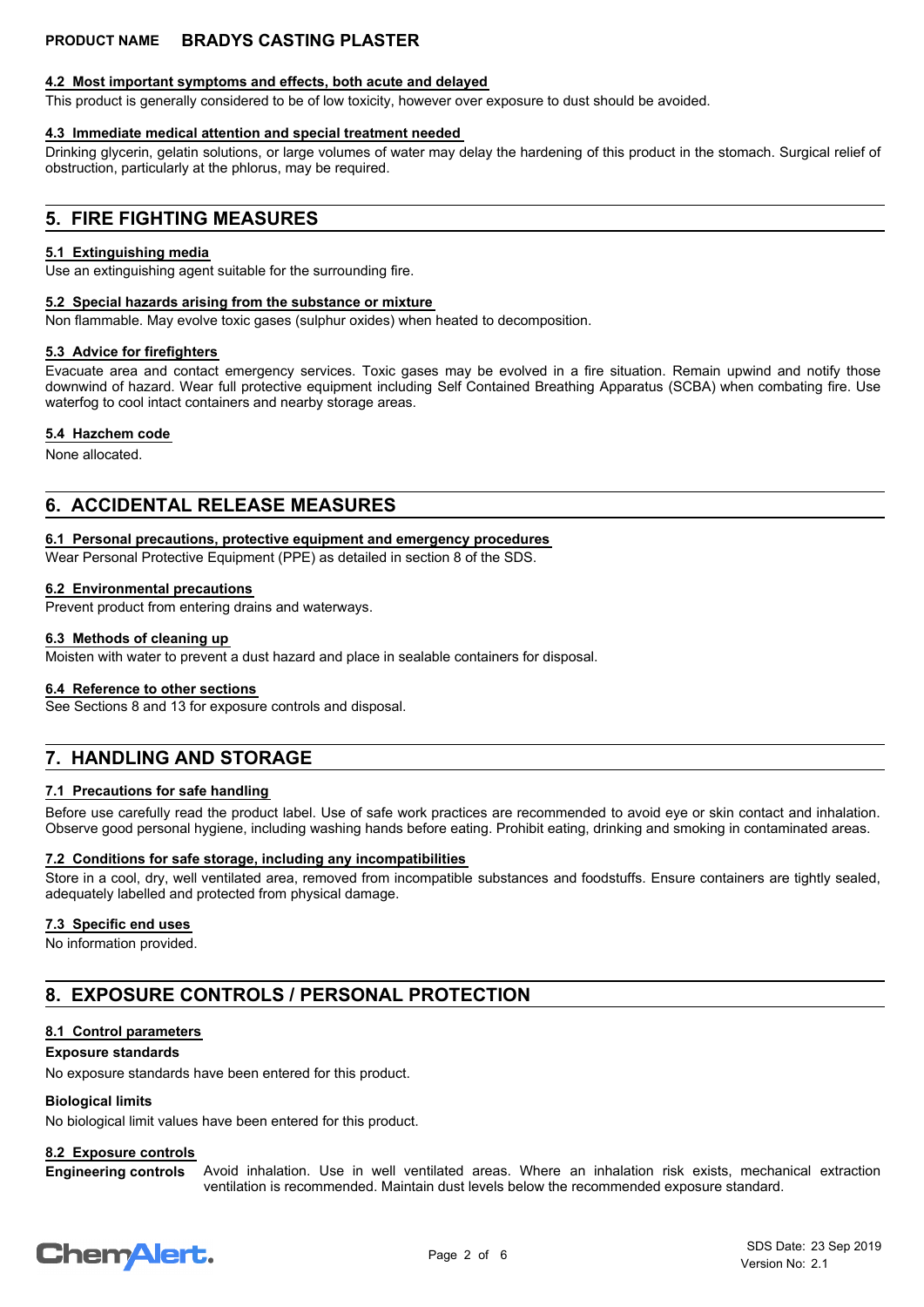### **PPE**

**Eye / Face** Wear dust-proof goggles. **Hands** Wear PVC or rubber gloves. **Body** When using large quantities or where heavy contamination is likely, wear coveralls. **Respiratory** Where an inhalation risk exists, wear a Class P1 (Particulate) respirator.



# **9. PHYSICAL AND CHEMICAL PROPERTIES**

## **9.1 Information on basic physical and chemical properties**

| <b>Appearance</b>                | <b>WHITE POWDER</b>  |
|----------------------------------|----------------------|
| Odour                            | SLIGHT ODOUR         |
| <b>Flammability</b>              | <b>NON FLAMMABLE</b> |
| <b>Flash point</b>               | NOT RFI FVANT        |
| <b>Boiling point</b>             | <b>NOT AVAILABLE</b> |
| <b>Melting point</b>             | <b>NOT AVAILABLE</b> |
| <b>Evaporation rate</b>          | <b>NOT AVAILABLE</b> |
| рH                               | <b>NOT AVAILABLE</b> |
| <b>Vapour density</b>            | <b>NOT AVAILABLE</b> |
| <b>Specific gravity</b>          | <b>NOT AVAILABLE</b> |
| Solubility (water)               | <b>NOT AVAILABLE</b> |
| Vapour pressure                  | NOT AVAII ABI F      |
| <b>Upper explosion limit</b>     | NOT RFI FVANT        |
| Lower explosion limit            | <b>NOT RELEVANT</b>  |
| <b>Partition coefficient</b>     | <b>NOT AVAILABLE</b> |
| <b>Autoignition temperature</b>  | NOT AVAII ABI F      |
| <b>Decomposition temperature</b> | <b>NOT AVAILABLE</b> |
| Viscosity                        | <b>NOT AVAILABLE</b> |
| <b>Explosive properties</b>      | <b>NOT AVAILABLE</b> |
| <b>Oxidising properties</b>      | <b>NOT AVAILABLE</b> |
| <b>Odour threshold</b>           | <b>NOT AVAILABLE</b> |
|                                  |                      |

# **10. STABILITY AND REACTIVITY**

### **10.1 Reactivity**

Carefully review all information provided in sections 10.2 to 10.6.

### **10.2 Chemical stability**

Stable under recommended conditions of storage.

## **10.3 Possibility of hazardous reactions**

Polymerization will not occur.

### **10.4 Conditions to avoid**

Avoid contact with incompatible substances.

### **10.5 Incompatible materials**

Incompatible with aluminium (when heated), diazomethane, phosphorus (at high temperatures) and oxidising agents.

### **10.6 Hazardous decomposition products**

May evolve toxic gases (sulphur oxides) when heated to decomposition.

# **11. TOXICOLOGICAL INFORMATION**

# **11.1 Information on toxicological effects**

**Acute toxicity** This product is generally considered to be of low toxicity, however over exposure to dust should be avoided.

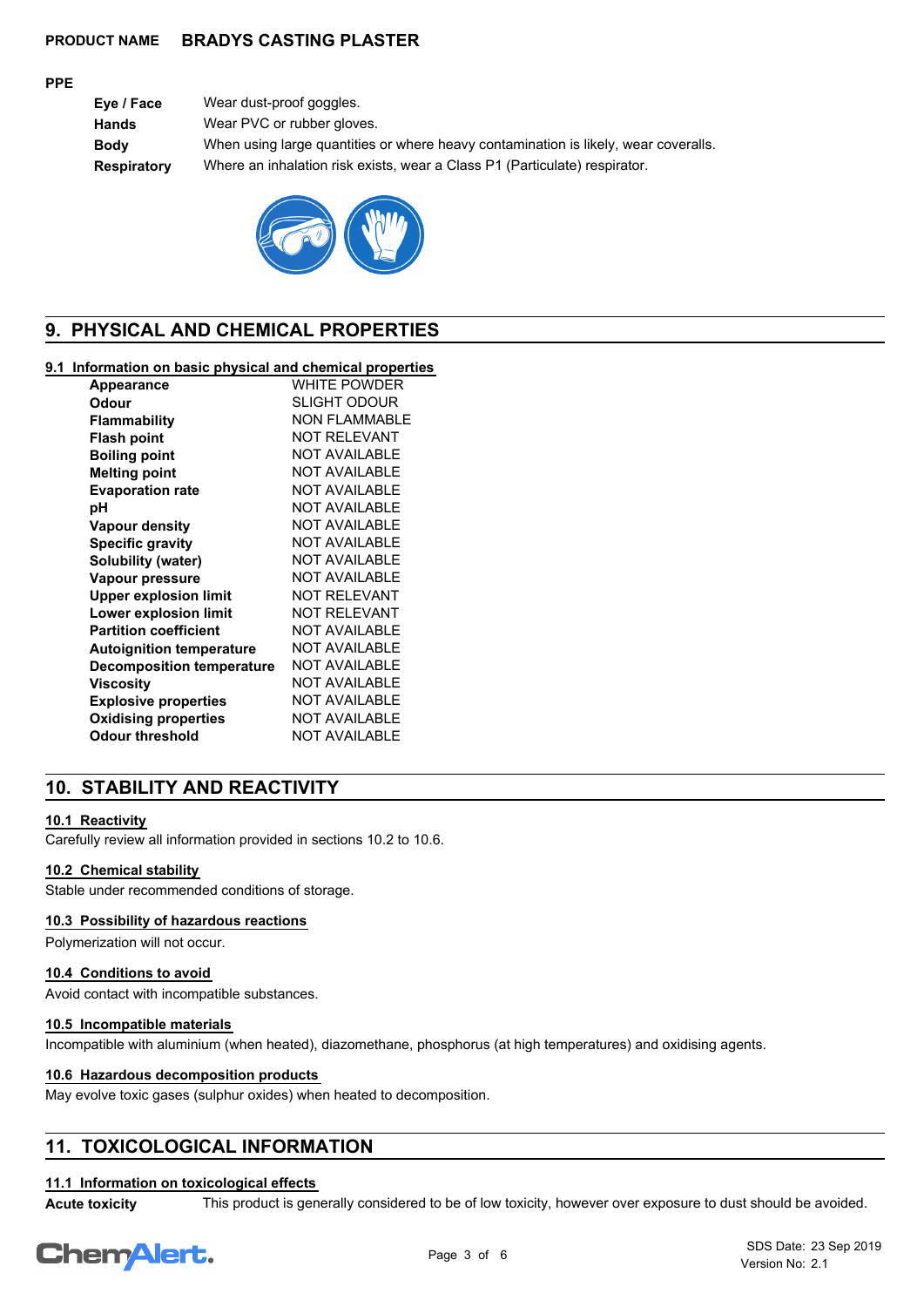| <b>Skin</b>                        | Not classified as a skin irritant. Contact may result in mechanical irritation, redness and rash. |
|------------------------------------|---------------------------------------------------------------------------------------------------|
| Eve                                | Not classified as an eye irritant. Contact may cause discomfort, lacrimation and redness.         |
| <b>Sensitisation</b>               | Not classified as causing skin or respiratory sensitisation.                                      |
| <b>Mutagenicity</b>                | Insufficient data available to classify as a mutagen.                                             |
| Carcinogenicity                    | Insufficient data available to classify as a carcinogen.                                          |
| <b>Reproductive</b>                | Insufficient data available to classify as a reproductive toxin.                                  |
| STOT - single<br>exposure          | Not classified as causing organ damage from single exposure.                                      |
| <b>STOT</b> - repeated<br>exposure | Not classified as causing organ damage from repeated exposure.                                    |
| <b>Aspiration</b>                  | Not relevant.                                                                                     |

# **12. ECOLOGICAL INFORMATION**

## **12.1 Toxicity**

No information provided.

### **12.2 Persistence and degradability**

No information provided.

### **12.3 Bioaccumulative potential**

No information provided.

### **12.4 Mobility in soil**

No information provided.

### **12.5 Other adverse effects**

The main component/s of this product are not anticipated to cause any adverse effects to plants or animals.

# **13. DISPOSAL CONSIDERATIONS**

## **13.1 Waste treatment methods**

Reuse where possible. No special precautions are normally required when handling this product. **Waste disposal** Legislation **Dispose of in accordance with relevant local legislation.** 

# **14. TRANSPORT INFORMATION**

## **NOT CLASSIFIED AS A DANGEROUS GOOD BY THE CRITERIA OF THE ADG CODE, IMDG OR IATA**

|                                     | <b>LAND TRANSPORT (ADG)</b> | <b>SEA TRANSPORT (IMDG / IMO)</b> | AIR TRANSPORT (IATA / ICAO) |
|-------------------------------------|-----------------------------|-----------------------------------|-----------------------------|
| 14.1 UN Number                      | None allocated.             | None allocated.                   | None allocated.             |
| 14.2 Proper<br><b>Shipping Name</b> | None allocated.             | None allocated.                   | None allocated.             |
| 14.3 Transport<br>hazard class      | None allocated.             | None allocated.                   | None allocated.             |
| 14.4 Packing Group                  | None allocated.             | None allocated.                   | None allocated.             |

# **14.5 Environmental hazards**

No information provided.

**14.6 Special precautions for user**

**Hazchem code** None allocated.

# **15. REGULATORY INFORMATION**

## **15.1 Safety, health and environmental regulations/legislation specific for the substance or mixture**

**Poison schedule**

A poison schedule number has not been allocated to this product using the criteria in the Standard for the Uniform Scheduling of Medicines and Poisons (SUSMP).

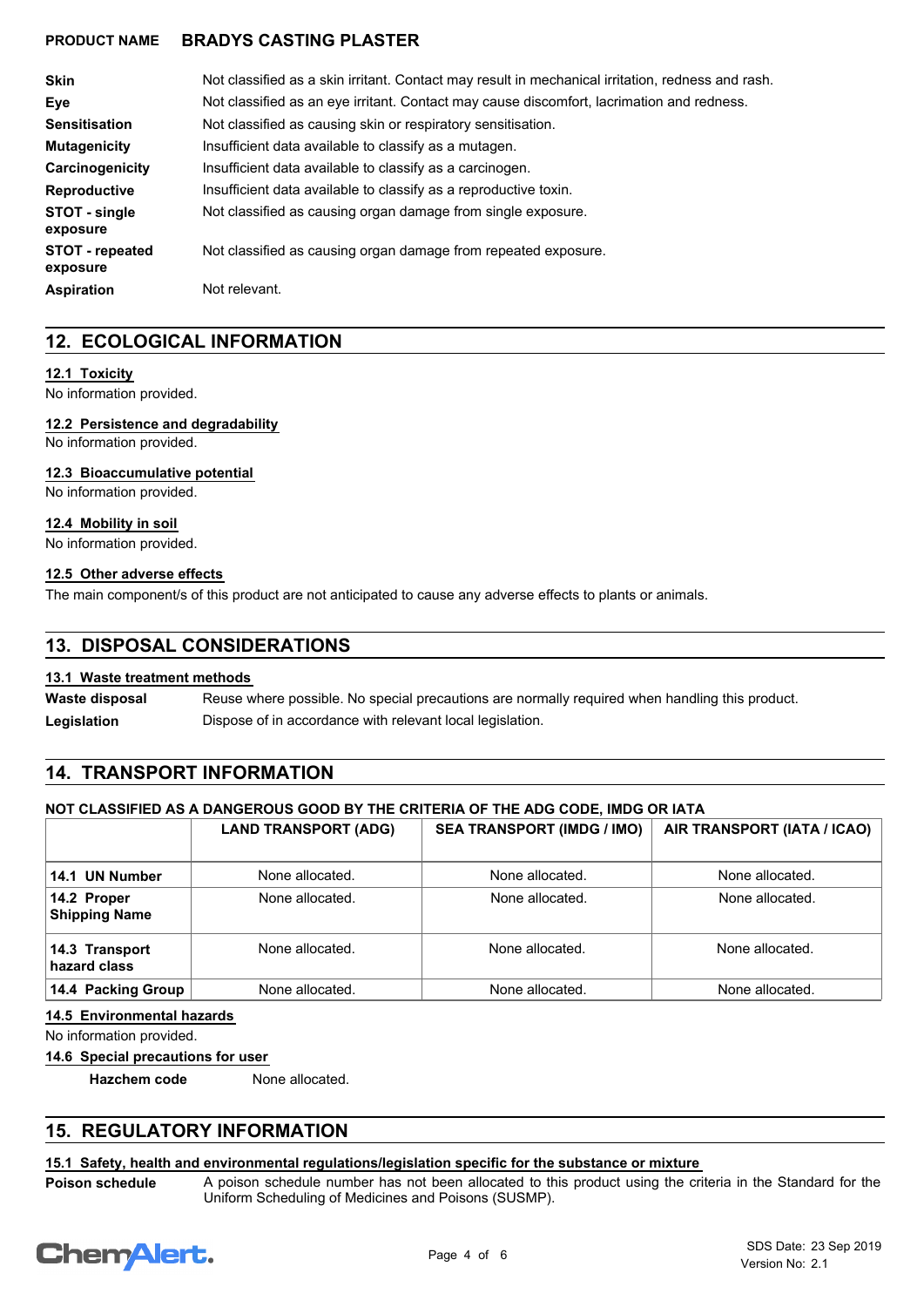- Safework Australia criteria is based on the Globally Harmonised System (GHS) of Classification and Labelling of Chemicals. **Classifications**
- **AUSTRALIA: AICS (Australian Inventory of Chemical Substances)** All components are listed on AICS, or are exempt. **Inventory listings**

# **16. OTHER INFORMATION**

| <b>Additional information</b> |                                                                                                                                                                                                                                                                                                                                                                                                                                                                                                                       | EXPOSURE STANDARDS - TIME WEIGHTED AVERAGES: Exposure standards are established on<br>the premise of an 8 hour work period of normal intensity, under normal climatic conditions and where<br>a 16 hour break between shifts exists to enable the body to eliminate absorbed contaminants. In the<br>following circumstances, exposure standards must be reduced: Strenuous work conditions; hot,<br>humid climates; high altitude conditions; extended shifts (which increase the exposure period and<br>shorten the period of recuperation).                                                                                                                                                                                                                                                                                                                                                                                                                                                                               |
|-------------------------------|-----------------------------------------------------------------------------------------------------------------------------------------------------------------------------------------------------------------------------------------------------------------------------------------------------------------------------------------------------------------------------------------------------------------------------------------------------------------------------------------------------------------------|------------------------------------------------------------------------------------------------------------------------------------------------------------------------------------------------------------------------------------------------------------------------------------------------------------------------------------------------------------------------------------------------------------------------------------------------------------------------------------------------------------------------------------------------------------------------------------------------------------------------------------------------------------------------------------------------------------------------------------------------------------------------------------------------------------------------------------------------------------------------------------------------------------------------------------------------------------------------------------------------------------------------------|
|                               |                                                                                                                                                                                                                                                                                                                                                                                                                                                                                                                       | PERSONAL PROTECTIVE EQUIPMENT GUIDELINES:<br>The recommendation for protective equipment contained within this report is provided as a guide<br>only. Factors such as form of product, method of application, working environment, quantity used,<br>product concentration and the availability of engineering controls should be considered before final<br>selection of personal protective equipment is made.                                                                                                                                                                                                                                                                                                                                                                                                                                                                                                                                                                                                             |
|                               | <b>HEALTH EFFECTS FROM EXPOSURE:</b><br>It should be noted that the effects from exposure to this product will depend on several factors<br>including: form of product; frequency and duration of use; quantity used; effectiveness of control<br>measures; protective equipment used and method of application. Given that it is impractical to<br>prepare a report which would encompass all possible scenarios, it is anticipated that users will<br>assess the risks and apply control methods where appropriate. |                                                                                                                                                                                                                                                                                                                                                                                                                                                                                                                                                                                                                                                                                                                                                                                                                                                                                                                                                                                                                              |
| <b>Abbreviations</b>          | <b>ACGIH</b><br>CAS#<br><b>CNS</b><br>EC No.<br><b>EMS</b><br><b>GHS</b><br><b>GTEPG</b><br><b>IARC</b><br><b>LC50</b><br>LD50<br>mg/m <sup>3</sup><br>OEL<br>pH<br>ppm<br><b>STEL</b><br>STOT-RE<br>STOT-SE<br><b>SUSMP</b><br><b>SWA</b><br><b>TLV</b><br><b>TWA</b>                                                                                                                                                                                                                                                | American Conference of Governmental Industrial Hygienists<br>Chemical Abstract Service number - used to uniquely identify chemical compounds<br><b>Central Nervous System</b><br>EC No - European Community Number<br>Emergency Schedules (Emergency Procedures for Ships Carrying Dangerous<br>Goods)<br><b>Globally Harmonized System</b><br><b>Group Text Emergency Procedure Guide</b><br>International Agency for Research on Cancer<br>Lethal Concentration, 50% / Median Lethal Concentration<br>Lethal Dose, 50% / Median Lethal Dose<br>Milligrams per Cubic Metre<br>Occupational Exposure Limit<br>relates to hydrogen ion concentration using a scale of 0 (high acidic) to 14 (highly<br>alkaline).<br>Parts Per Million<br>Short-Term Exposure Limit<br>Specific target organ toxicity (repeated exposure)<br>Specific target organ toxicity (single exposure)<br>Standard for the Uniform Scheduling of Medicines and Poisons<br>Safe Work Australia<br><b>Threshold Limit Value</b><br>Time Weighted Average |